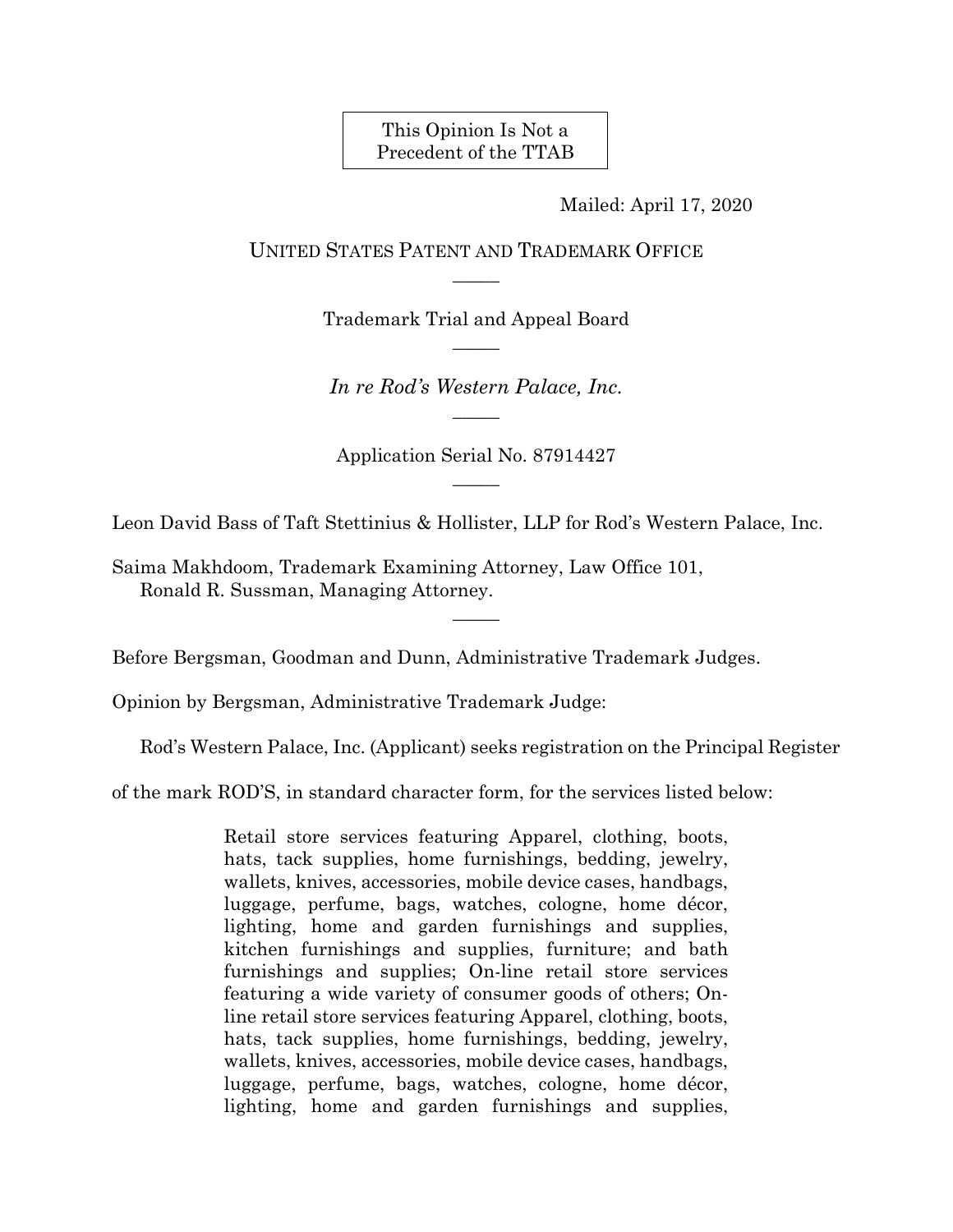kitchen furnishings and supplies, furniture; and bath furnishings and supplies, in International Class 35.[1](#page-1-0)

The Examining Attorney refused to register Applicant's mark under Section 2(d) of the Trademark Act, 15 U.S.C. § 1052(d), on the ground that Applicant's mark so resembles the registered mark ROD'S AMERICAN MARKET PUTTING AMERICA BACK TO WORK and design, reproduced below, for "Retail apparel stores; Retail furniture stores; Retail gift shops; Retail variety stores; Referrals in the field of hunting and outdoor gear; Retail gift shops [sic]," in Class 35, as to be likely to cause confusion[.2](#page-1-1)



The description of the mark reads as follows:

The color(s) Red, Blue, White, Grey, Pink-beige skin is/are claimed as a feature of the mark. The mark consists of "ROD'S AMERICAN MARKET" in blue on top of a flag that contains a blue rectangle with three white stars in it with three red stripes and two white stripes. Below the flag are the words "Putting America Back to Work." in blue. To the left is Uncle Sam with white hair and pink-beige skin, wearing a flag top hat that has red and white stripes on top of a blue hat band with 3 white stars. He has on red and white striped pants with red suspenders, a white shirt and a blue vest with white stars on it, he also has a white goatee

<span id="page-1-0"></span> <sup>1</sup> Serial No. 87914427, filed May 9, 2018, under Section 1(a) of the Trademark Act, 15 U.S.C. § 1052(a), based on Applicant's claim of first use of its mark anywhere and in commerce as of April 1976.

<span id="page-1-1"></span><sup>2</sup> Registration No. 5117559 registered January 10, 2017.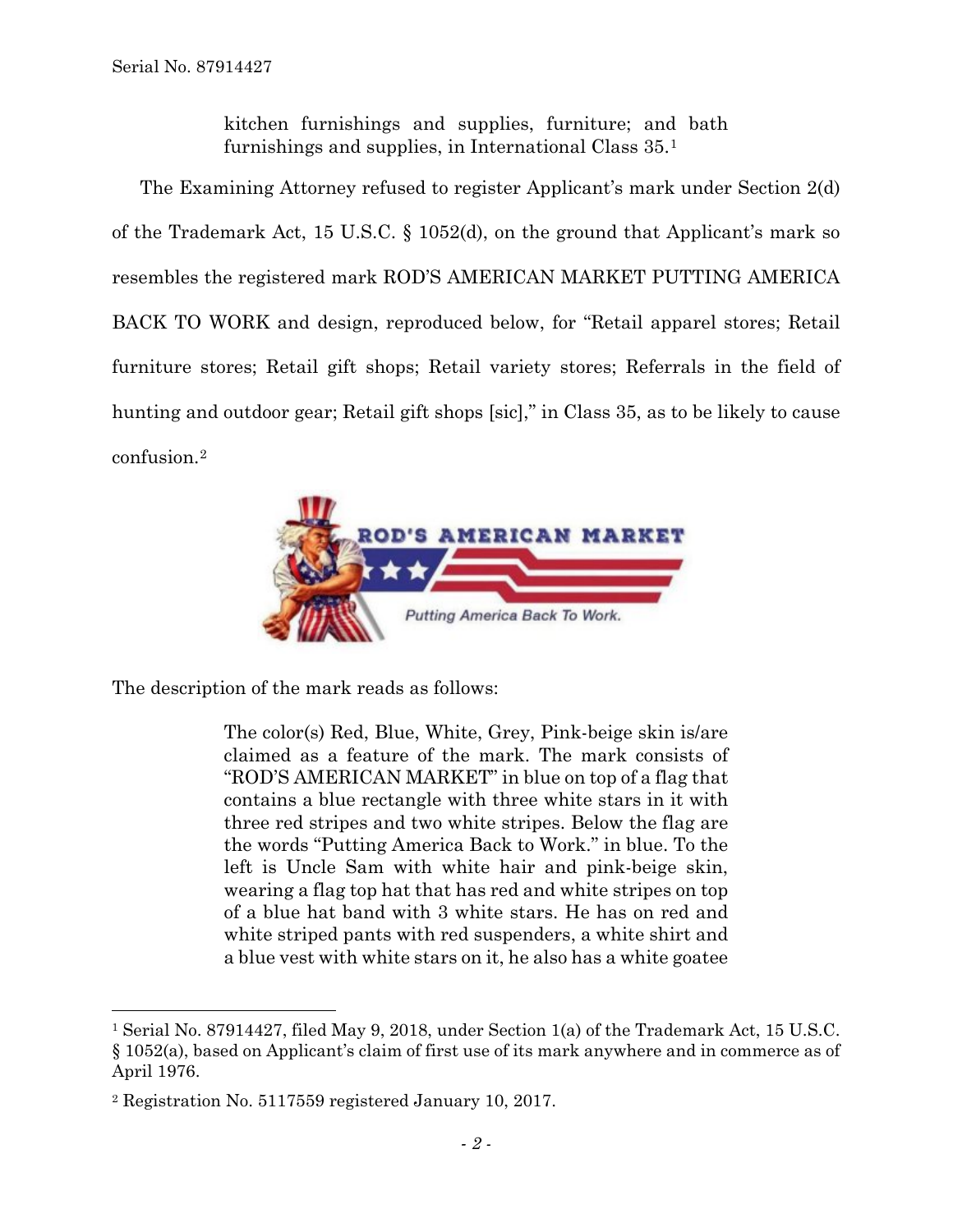and a blue tattoo on his left upper arm with "US" and a bar with a star in it.

Registrant disclaimed the exclusive right to use "American Market."

We base our determination under Section 2(d) on an analysis of all of the probative facts in evidence that are relevant to the factors bearing on the likelihood of confusion. *In re E. I. du Pont de Nemours & Co.,* 476 F.2d 1357, 177 USPQ 563, 567 (CCPA 1973) ("*DuPont*") *cited in B&B Hardware, Inc. v. Hargis Indus., Inc.,* 575 U.S. 138, 113 USPQ2d 2045, 2049 (2015). *See also In re Majestic Distilling Co.,* 315 F.3d 1311, 65 USPQ2d 1201, 1203 (Fed. Cir. 2003). "In discharging this duty, the thirteen *DuPont* factors 'must be considered' 'when [they] are of record.'" *In re Guild Mortg. Co.,* 912 F.3d 1376, 129 USPQ2d 1160, 1162 (Fed. Cir. 2019), *quoting In re Dixie Rests. Inc.,* 105 F.3d 1405, 41 USPQ2d 1531, 1533 (Fed. Cir. 1997), *quoting DuPont,*  177 USPQ at 567. "Not all of the *DuPont* factors are relevant to every case, and only factors of significance to the particular mark need be considered." *Cai v. Diamond Hong, Inc.*, 901 F.3d 1367, 127 USPQ2d 1797, 1800 (Fed. Cir. 2018), *quoting In re Mighty Leaf Tea*, 601 F.3d 1342, 94 USPQ2d 1257, 1259 (Fed. Cir. 2010)). *See also M2 Software, Inc. v. M2 Commc'ns, Inc.,* 450 F.3d 1378, 78 USPQ2d 1944, 1947 (Fed. Cir. 2006); *ProMark Brands Inc. v. GFA Brands, Inc.,* 114 USPQ2d 1232, 1242 (TTAB 2015) ("While we have considered each factor for which we have evidence, we focus our analysis on those factors we find to be relevant."). "Each case must be decided on its own facts and the differences are often subtle ones." *Indus. Nucleonics Corp. v. Hinde*, 475 F.2d 1197, 177 USPQ 386, 387 (CCPA 1973).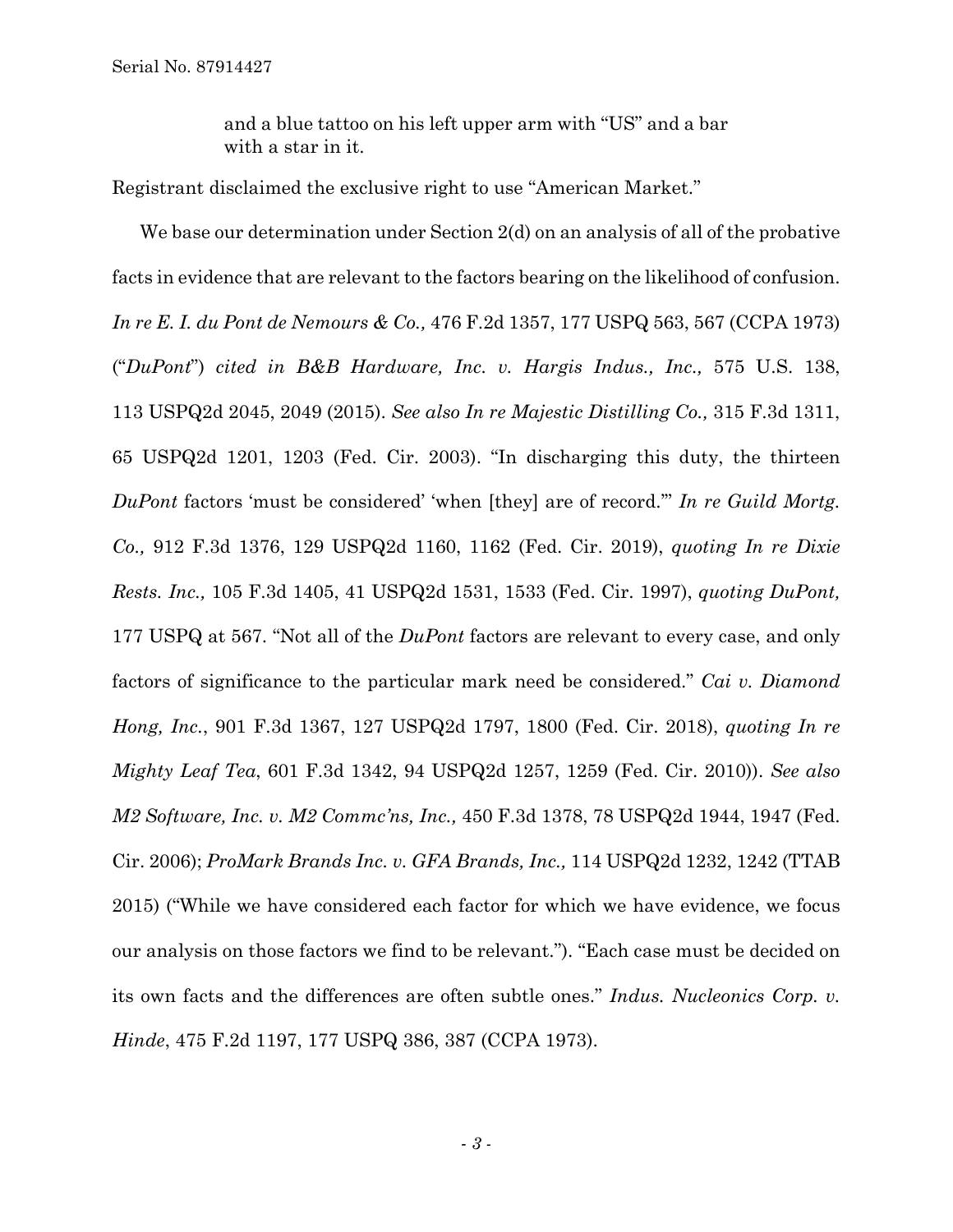In any likelihood of confusion analysis, two key considerations are the similarities between the marks and the similarities between the goods or services. *See In re Chatam Int'l Inc*., 380 F.3d 1340, 71 USPQ2d 1944, 1945-46 (Fed. Cir. 2004)*; Federated Foods, Inc. v. Fort Howard Paper Co.,* 544 F.2d 1098, 192 USPQ 24, 29 (CCPA 1976) ("The fundamental inquiry mandated by  $\S 2(d)$  goes to the cumulative effect of differences in the essential characteristics of the goods and differences in the marks."). *See also In re i.am.symbolic, LLC,* 866 F.3d 1315, 123 USPQ2d 1744, 1747 (Fed. Cir. 2017) ("The likelihood of confusion analysis considers all *DuPont* factors for which there is record evidence but 'may focus ... on dispositive factors, such as similarity of the marks and relatedness of the goods.'"), *quotin*g *Herbko Int'l, Inc. v. Kappa Books, Inc.*, 308 F.3d 1156, 64 USPQ2d 1375, 1380 (Fed. Cir. 2002)).

I. Similarity or dissimilarity and nature of the services.

Registrant's description of services is "Retail apparel stores; Retail furniture stores; Retail gift shops; Retail variety stores; Referrals in the field of hunting and outdoor gear; Retail gift shops [sic]."

"Under standard examination practice, a semicolon is used to separate distinct categories of goods or services." *In re Midwest Gaming & Entm't LLC*, 106 USPQ2d 1163, 1166 (TTAB 2013) (citing TRADEMARK MANUAL OF EXAMINING PROCEDURE (TMEP) § 1402.01(a) (2018) ("commas should be used in the identification to separate items within a particular category of goods or services" and semicolons "should generally be used to separate distinct categories of goods or services within a single

*- 4 -*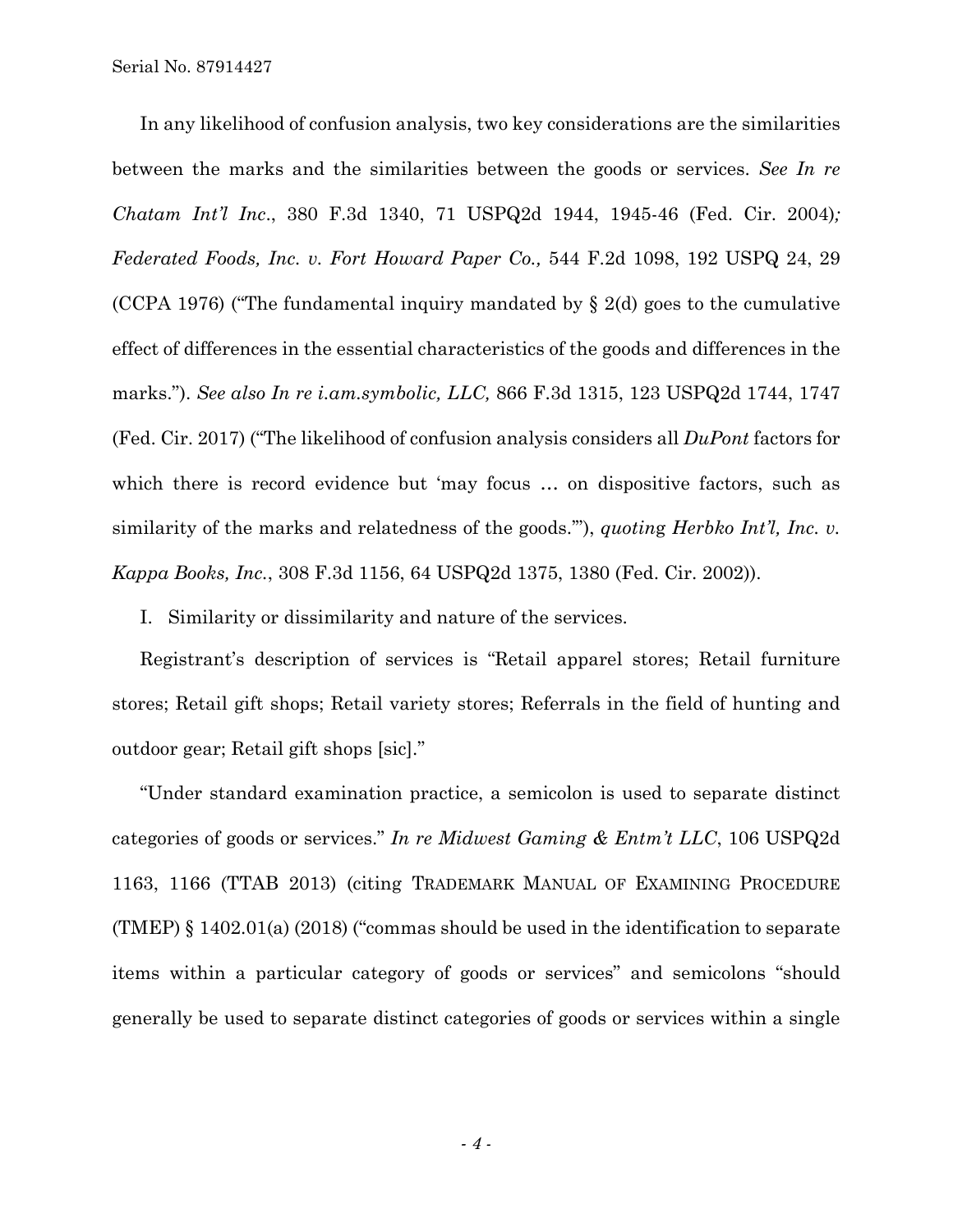class.").[3](#page-4-0) We find that here, the semicolons in Registrant's identification separate Registrant's "Referrals in the field of hunting and outdoor gear" into a discrete category of services that is neither connected to nor dependent on "Retail apparel stores," "Retail furniture stores," "Retail gift shops," or "Retail variety stores." We further find that Registrant's "Retail apparel Stores" and "Retail furniture stores" as separately set out in the identification of services by means of the semicolons, stand alone, and are an independent basis for our likelihood of confusion findings under the second and third *DuPont* factors.

Therefore, Registrant's description of services includes, inter alia, retail apparel stores and retail furniture stores without any restrictions or limitations as to the type of apparel or furniture. Likewise, Applicant is seeking to register its mark for, inter alia, retail store services featuring apparel and furniture without any limitation or restriction as to the type of apparel or furniture. Accordingly, we find that the services are in part identical.

Under this *DuPont* factor, the Examining Attorney need not prove, and we need not find, similarity as to each activity listed in the description of services. It is sufficient for a refusal based on likelihood of confusion that we find any activity

<span id="page-4-0"></span> <sup>3</sup> The TMEP gives the following example:

For example, "cleaners, namely, glass cleaners, oven cleaners, and carpet cleaners; deodorants for pets" is an acceptable identification in Class 3. In this example, the word "cleaners" names the category covering "glass cleaners, oven cleaners, and carpet cleaners." The semicolon prior to "deodorants for pets" indicates that the deodorants are a separate category of goods from the cleaners.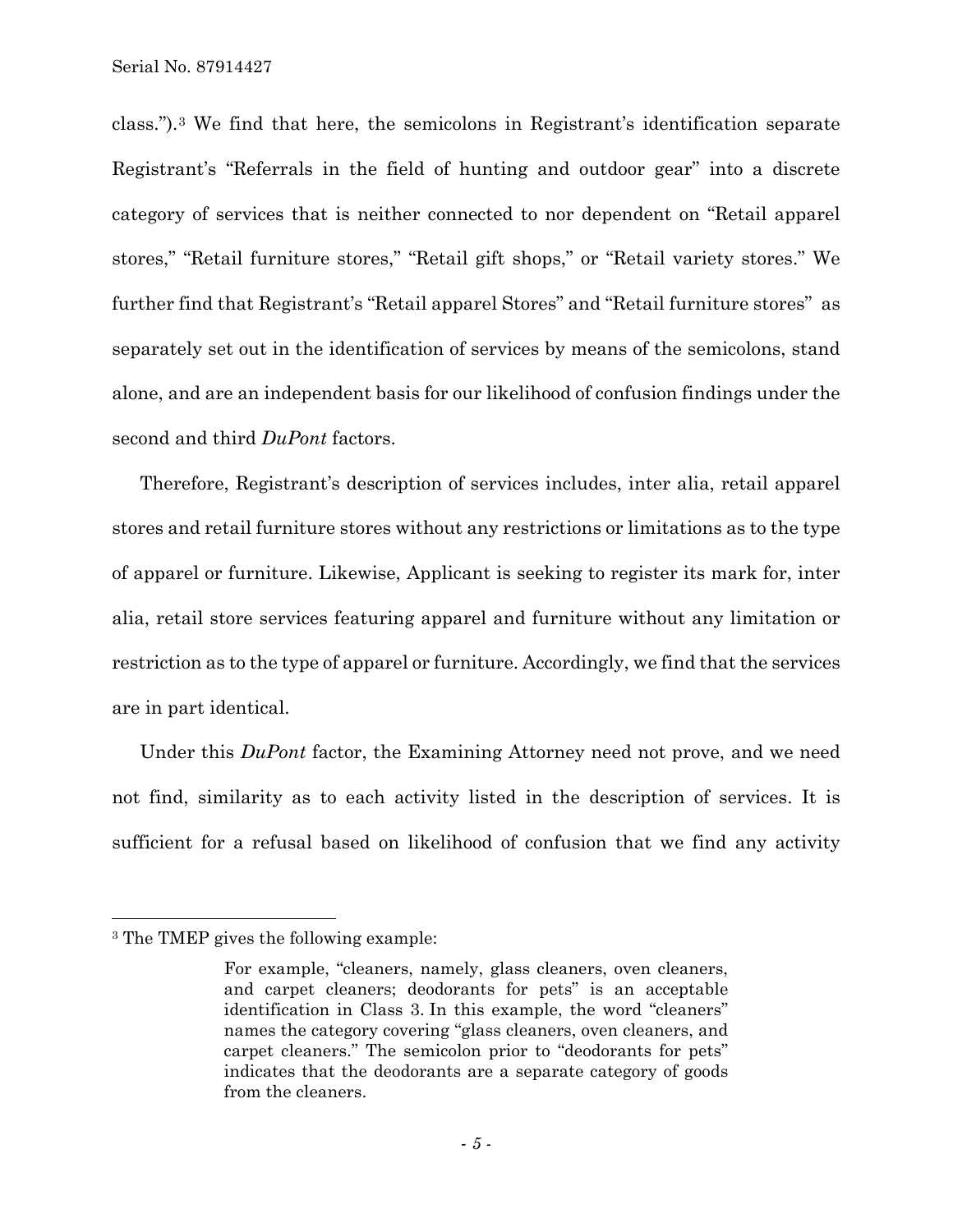encompassed by the identification of services in a particular class in the application and registration related. *Tuxedo Monopoly, Inc. v. Gen. Mills Fun Grp.,* 648 F.2d 1335, 209 USPQ 986, 988 (CCPA 1981); *In re i.am.symbolic, llc*, 116 USPQ2d 1406, 1409 (TTAB 2015), *aff'd* 866 F.3d 1315, 123 USPQ2d 1744 (Fed. Cir. 2017); *In re Aquamar, Inc.*, 115 USPQ2d 1122, 1126 n.5 (TTAB 2015) ("it is sufficient for finding a likelihood of confusion if relatedness is established for any item encompassed by the identification of goods within a particular class in the application.").

Applicant contends that the services are not related because the types of goods sold by Applicant and Registrant in their retail stores are "very different."[4](#page-5-0)

> Applicant's retail services as listed on the application are for a highly specific type of goods; namely Western-themed merchandise including clothing, boots, and tack supplies, and other related home furnishings. The registered mark's application identifies the relevant services as "retail variety stores; hunting and outdoor gear and gift shops." The types of stores and merchandise are unrelated, and as a result, there is little chance that someone looking for Applicant's merchandise would be in danger of confusing the two sources when the Registrant is selling generic gifts and hunting supplies. In short, the relevant goods and services are not similar and are marketed to two distinctive, niche markets: hunting and gifts versus western themed home furnishings and tack supplies. These niche-market goods are not the type that a discerning hobbyist would confuse.<sup>[5](#page-5-1)</sup>

The problem with Applicant's contention is that we must consider the services as Applicant and Registrant describe them in the application and registration. *Stone* 

*Lion Capital Partners, LP v. Lion Capital LLP*, 746 F.3d 1317, 1321, 110 USPQ2d

<span id="page-5-0"></span> <sup>4</sup> Applicant's Brief, p. 8 (9 TTABVUE 9).

<span id="page-5-1"></span><sup>5</sup> *Id.* at pp. 8-9 (9 TTABVUE 9-10).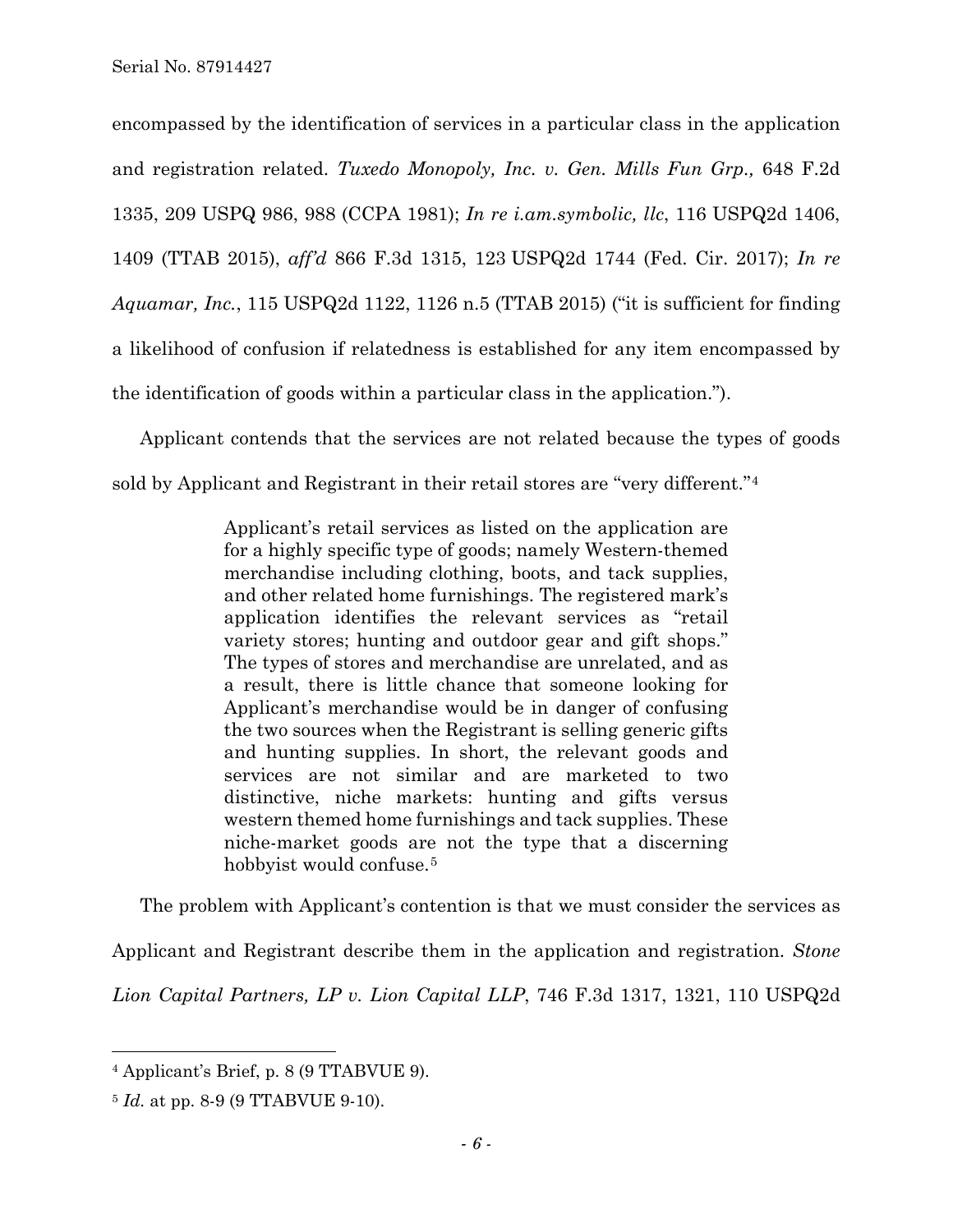1157, 1161 (Fed. Cir. 2014); *Octocom Sys, Inc. v. Houston Comput. Servs. Inc.*, 918 F.2d 937, 16 USPQ2d 1783, 1787 (Fed. Cir. 1990) ("The authority is legion that the question of registrability of an applicant's mark must be decided on the basis of the identification of goods set forth in the application regardless of what the record may reveal as to the particular nature of an applicant's goods, the particular channels of trade or the class of purchasers to which the sales of goods are directed."); *Paula Payne Prods. v. Johnson Publ'g Co.*, 473 F.2d 901, 177 USPQ 76, 77 (CCPA 1973) ("Trademark cases involving the issue of likelihood of confusion must be decided on the basis of the respective descriptions of goods"). Notwithstanding Applicant's argument and evidence regarding the actual scope of its own and the cited Registrant's commercial use of its mark, we may not limit, by resort to extrinsic evidence, the scope of the services as identified in the cited registration or in the subject application. *E.g., In re Dixie Restaurants Inc.*, 41 USPQ2d at 1534; *In re Fisher Scientific Co.*, 440 F.2d 43, 169 USPQ 436, 437 (CCPA 1971); *In re La Peregrina Ltd.*, 86 SPQ2d 1645, 1646 (TTAB 2008); *In re Bercut-Vandervoort & Co.*, 229 USPQ 763, 764 (TTAB 1986). As noted above, neither Applicant's retail store services featuring apparel and furniture, nor Registrant's retail apparel stores and retail furniture stores, are restricted or limited to any particular type of apparel or furniture.

II. Established, likely-to-continue channels of trade and classes of consumers.

Because the services described in the application and the cited registration are in part identical, we presume that the channels of trade and classes of purchasers are the same. *See In re Viterra Inc.,* 671 F.3d 1358, 101 USPQ2d 1905, 1908 (Fed. Cir.

*- 7 -*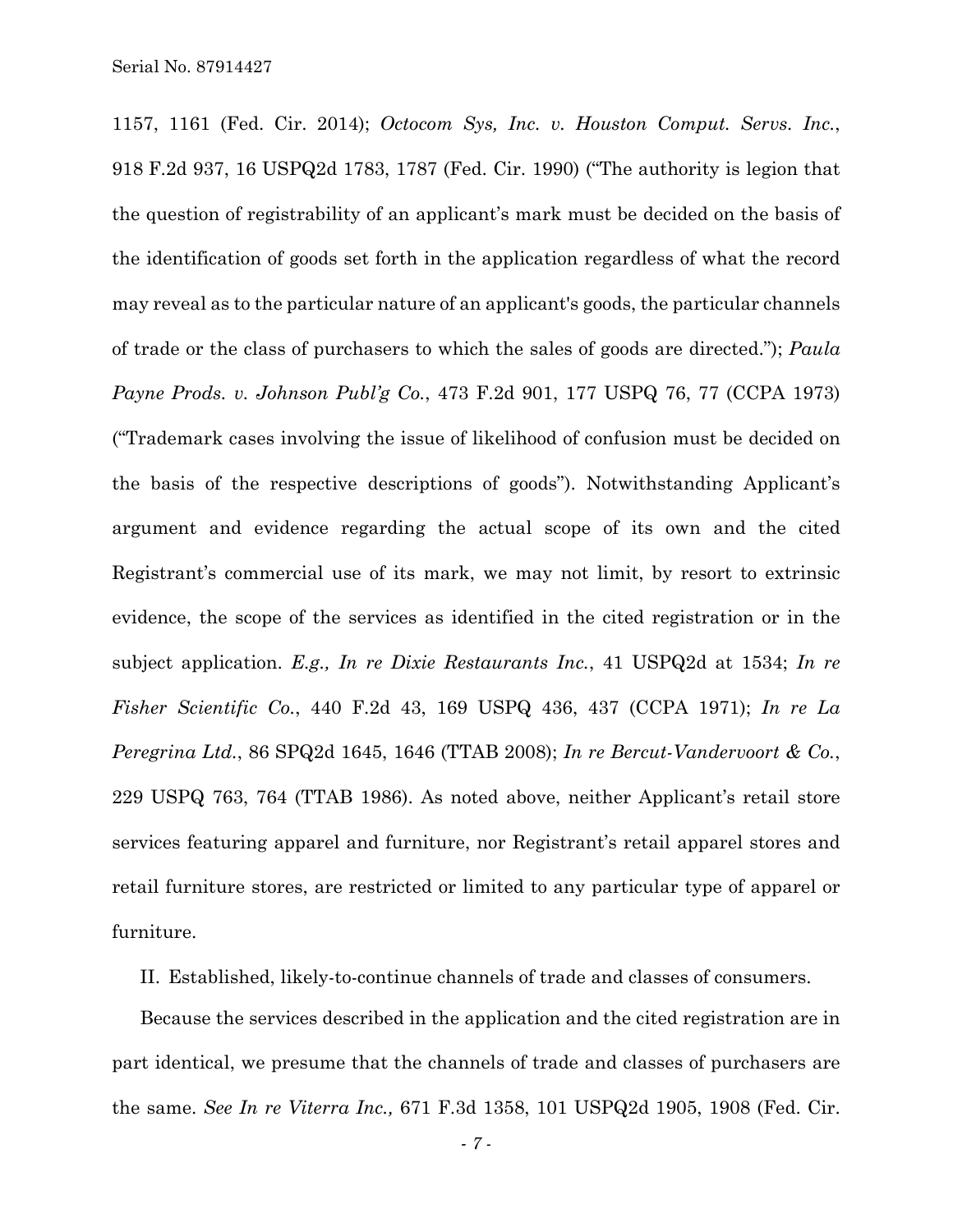2012) (identical goods are presumed to travel in same channels of trade to same class of purchasers) (cited in *Cai v. Diamond Hong,* 127 USPQ2d at 1801 ("With respect to similarity of the established trade channels through which the goods reach customers, the TTAB properly followed our case law and 'presume[d] that the identical goods move in the same channels of trade and are available to the same classes of customers for such goods….'")); *In re Yawata Iron & Steel Co.*, 403 F.2d 752, 159 USPQ 721, 723 (CCPA 1968) (where there are legally identical goods, the channels of trade and classes of purchasers are considered to be the same); *In re Inn at St. John's, LLC,* 126 USPQ2d 1742, 1745 (TTAB 2018), *aff'd mem.* (No. 18-2236) (Fed. Cir. September 13, 2019) ("Because the services described in the application and the cited registration are identical, we presume that the channels of trade and classes of purchasers are the same.").

Again, Applicant contends, "the markets are entirely different – western themed home furnishings and tack versus hunting supplies and gift shops."[6](#page-7-0) However, because the description of services do not include those restrictions or limitations as to channels of trade, we may not read those restrictions into them. *See In re i.am.symbolic, LLC,* 123 USPQ2d at 1748 ("It is well established that the Board may not read limitations into an unrestricted registration or application."); *Squirtco v. Tomy Corp.,* 697 F.2d 1038, 216 USPQ 937, 940 (Fed. Cir. 1983) ("There is no specific limitation and nothing in the inherent nature of Squirtco's mark or goods that restricts the usage of SQUIRT for balloons to promotion of soft drinks. The Board,

<span id="page-7-0"></span> <sup>6</sup> Applicant's Brief, p. 9 (9 TTABVUE 10).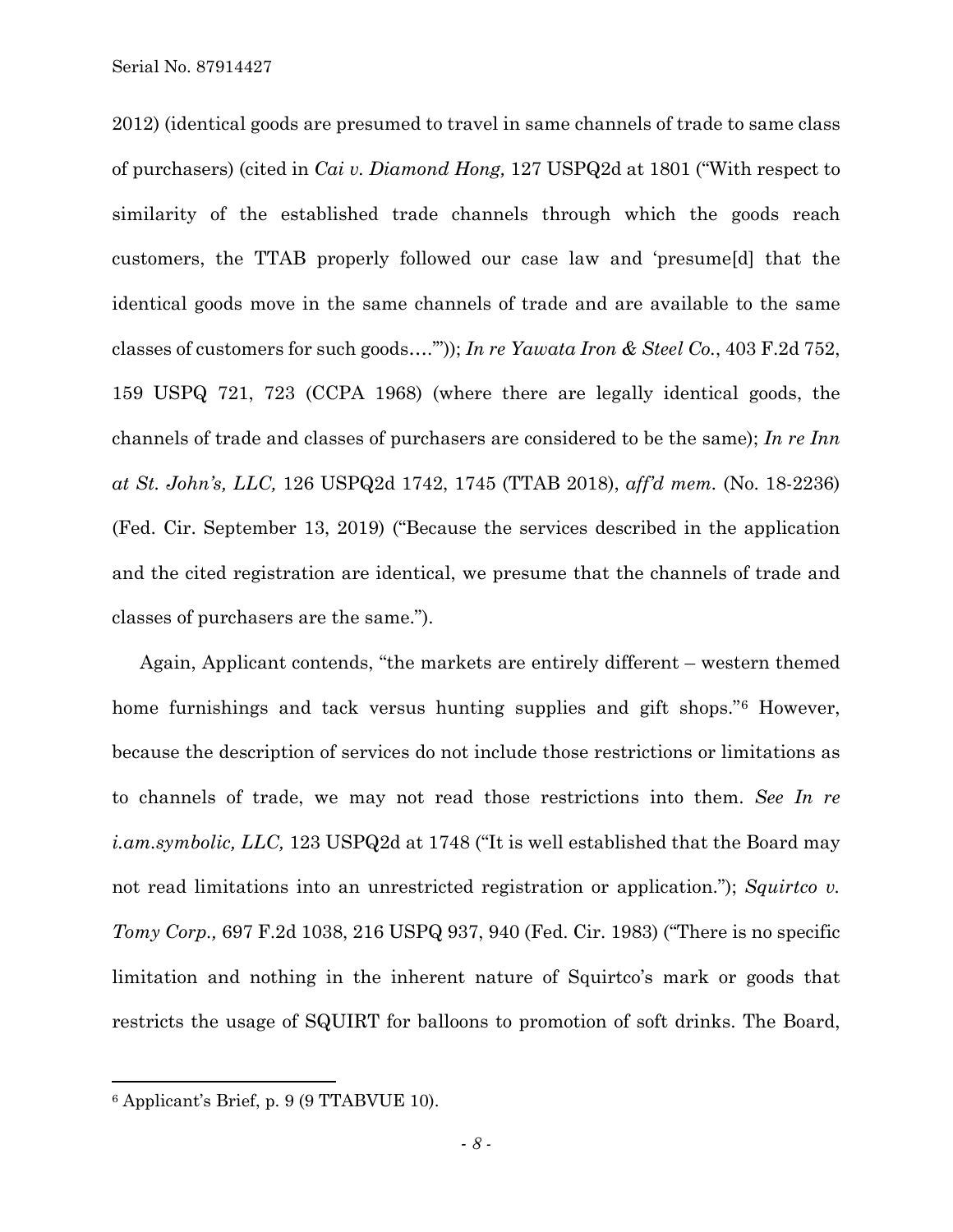thus, improperly read limitations into the registration"); *In re Thor Tech*, 90 USPQ2d 1634, 1638 (TTAB 2009) ("We have no authority to read any restrictions or limitations into the registrant's description of goods."). Therefore, we must presume that Registrant offers its retail apparel and furniture stores and Applicant offers its retail stores featuring apparel and furniture in all channels of trade and to all classes of consumers interested in apparel and furniture.

III. Conditions under which sales are made.

Applicant asserts that the customers for Applicant's "Western culture and horseback riding" products and Registrant's "hunting" products exercise a high degree of consumer care.[7](#page-8-0) This argument is unavailing, as there is no restriction or limitation in the respective descriptions of services restricting Applicant's retail store services to "Western culture and horseback riding" and Registrant's retail store services to "hunting."[8](#page-8-1) *See In re Bercut-Vandervoort & Co.,* 229 USPQ at 764 (evidence that relevant goods are expensive wines sold to discriminating purchasers must be disregarded given the absence of any such restrictions in the application or registration).

We find this *DuPont* factor to be neutral.

<span id="page-8-0"></span> <sup>7</sup> Applicant's Brief, p. 10 (9 TTABVUE 11).

<span id="page-8-1"></span><sup>8</sup> *Id.*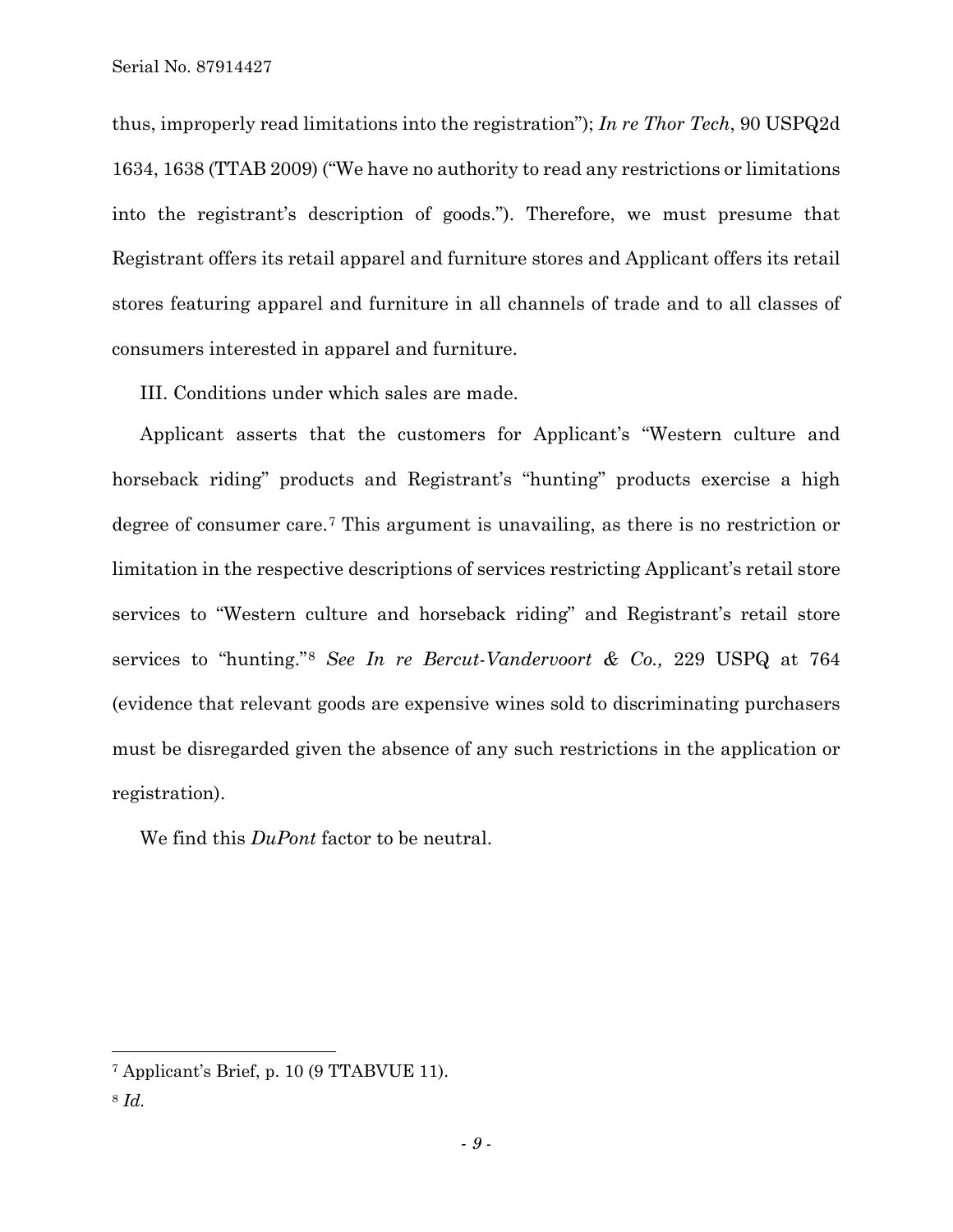IV.The lack of any reported instances of actual confusion.[9](#page-9-0)

Applicant argues that because Applicant has used its mark since 1976 and Registrant claims use since 2016, there has been nearly four years with no instances of any marketplace confusion.[10](#page-9-1) Even if that is true, the absence of any reported instances of confusion is meaningful only if the record indicates appreciable and continuous use by Applicant of its mark for a significant period in the same markets as those served by Registrant under its marks. *Citigroup Inc. v. Capital City Bank Grp., Inc.,* 94 USPQ2d 1645, 1660 (TTAB 2010), *aff'd,* 637 F.3d 1344, 98 USPQ2d 1253 (Fed. Cir. 2011); *Gillette Canada Inc. v. Ranir Corp.,* 23 USPQ2d 1768, 1774 (TTAB 1992). In other words, for the absence of actual confusion to be probative, there must have been a reasonable opportunity for confusion to occur. *Barbara's Bakery Inc. v. Landesman,* 82 USPQ2d 1283, 1287 (TTAB 2007) (the probative value of the absence of actual confusion depends upon there being a significant opportunity for actual confusion to have occurred); *Red Carpet Corp. v. Johnstown Am. Enter. Inc.,*  7 USPQ2d 1404, 1406-1407 (TTAB 1988); *Central Soya Co., Inc. v. N. Am. Plant Breeders,* 212 USPQ 37, 48 (TTAB 1981) ("[T]he absence of actual confusion over a reasonable period of time might well suggest that the likelihood of confusion is only a remote possibility with little probability of occurring.").

<span id="page-9-0"></span> <sup>9</sup> Our analysis of the lack of any reported instances of confusion includes *DuPont* factor 7 (the nature and extent of any confusion) and *DuPont* factor 8 (the length of time during and conditions under which there has been concurrent use without evidence of actual confusion).

<span id="page-9-1"></span><sup>10</sup> Applicant's Brief, p. 12 (9 TTABVUE 13).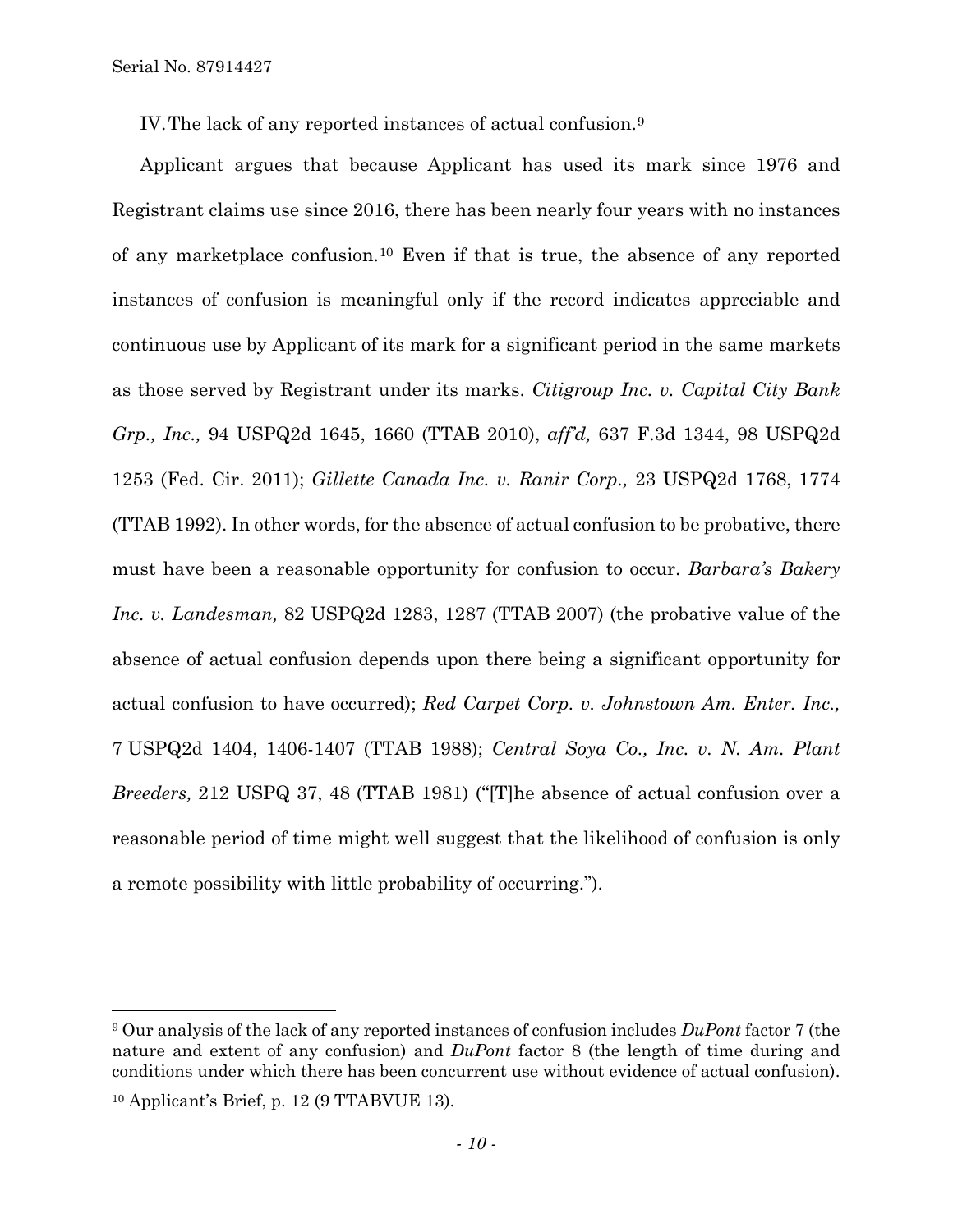As noted above, we base our analysis as to the second, third, and fourth *DuPont*  factors, discussing the similarity or dissimilarity of the services, channels of trade, and relevant consumers, as dictated by precedent from the Federal Circuit, on the identifications as set forth in the application and the cited registration. *See Stone Lion*, 110 USPQ2d at 1162. As such, we may not consider, in assessing these *DuPont* factors, evidence of how Applicant and Registrant are actually rendering their services in the marketplace. *Id.*

The seventh and eighth *DuPont* factors, by contrast — "[t]he nature and extent of any actual confusion" and "[t]he length of time during and conditions under which there has been concurrent use without evidence of actual confusion," *see DuPont*, 177 USPQ at 567 — requires us to look at actual market conditions, to the extent there is evidence of such conditions of record. In this regard, we consider all of the evidence of record that may be relevant to the seventh and eighth *[DuPont](https://www.bloomberglaw.com/product/ip/bc/W1siU2VhcmNoIFJlc3VsdHMiLCIvcHJvZHVjdC9pcC9zZWFyY2gvcmVzdWx0cy8yMTYwYjAwNzFkMTI4YTQzZmM4OTc2YWMzMzg4N2NiYSJdLFsiRG9jdW1lbnQiLCIvcHJvZHVjdC9pcC9kb2N1bWVudC9YMVUwMUNHTEcwMDBOP2d1aWQ9Nzk2ZmZjYTYtYTc4Yi00Yjg1LWE2NTItNDEzYTljODZjYTQxIl1d--d125b6035243e290c50ee659cd4b21db61214f23/document/1?citation=476%20F.2d%201357&summary=yes#jcite)* factors. *See In re Gould Mortg. Co.,* 2020 USPQ2d 10279 \*6, 2020 BL 120829 \*6 (TTAB 2020).

Applicant's lack of testimony and evidence regarding the extent of its sales, advertising and marketing, as well as the extent of Registrant's sales, advertising and marketing, prevents us from determining whether there has been a reasonable opportunity for confusion to occur. In fact, counsel's contention that the parties market their services in entirely different markets weighs against finding that there has been a reasonable opportunity for confusion to occur because if the retail store services of Applicant and Registrant are offered in different channels of trade to different classes of consumers, then the same consumers will not encounter both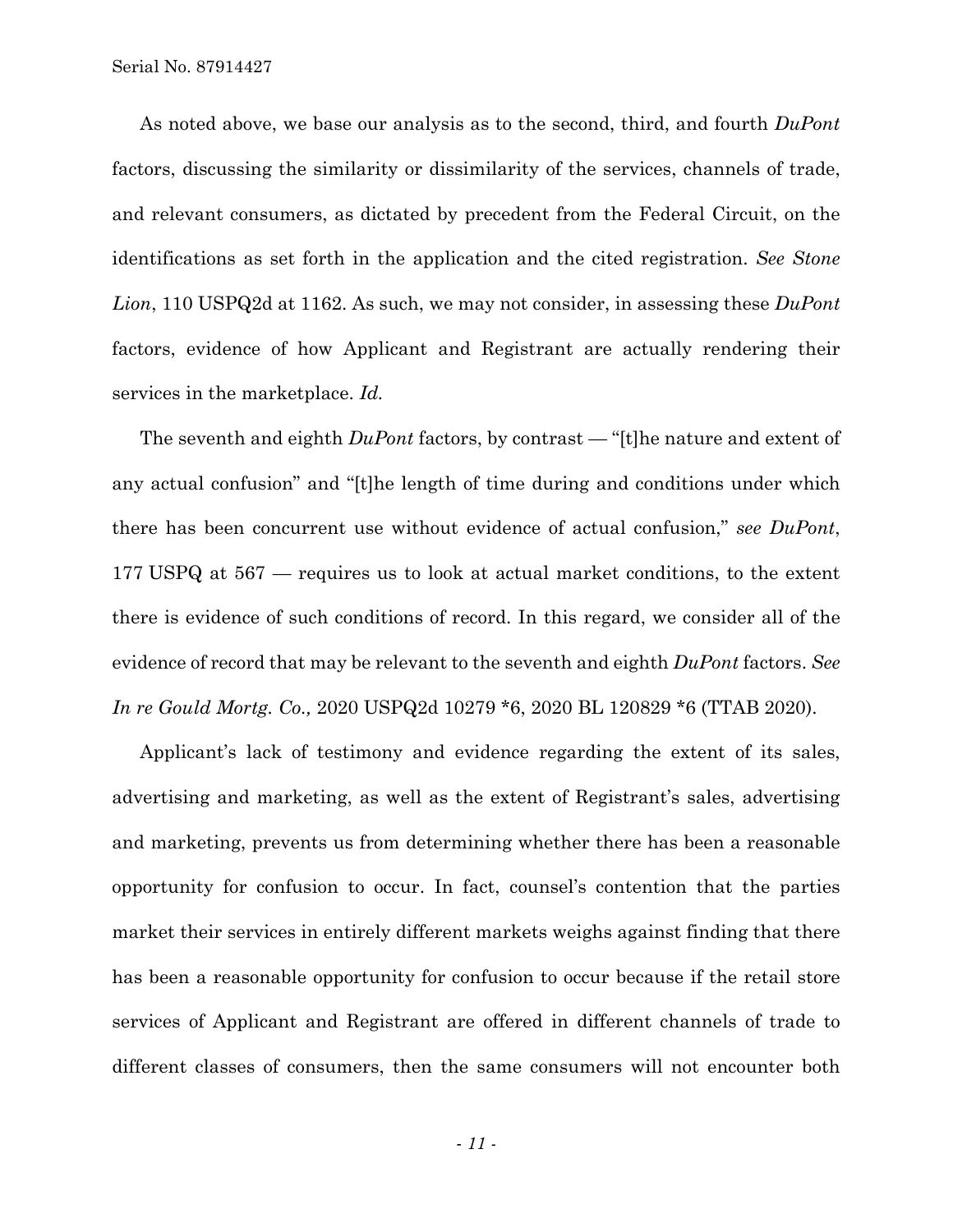marks under circumstances likely to give rise the mistaken belief that the services emanate from the same source.

Finally, in this ex parte context, there has been no opportunity to hear from Registrant about whether it is aware of any reported instances of confusion. We therefore are getting only half the story. *See, e.g., In re Opus One, Inc.*, 60 USPQ2d 1812, 1817 (TTAB 2001) ("The fact that an applicant in an ex parte case is unaware of any instances of actual confusion is generally entitled to little probative weight in the likelihood of confusion analysis, inasmuch as the Board in such cases generally has no way to know whether the registrant likewise is unaware of any instances of actual confusion, nor is it usually possible to determine that there has been any significant opportunity for actual confusion to have occurred.") (citations omitted); *In re Wilson*, 57 USPQ2d 1863, 1869 (TTAB 2001) ("[I]nasmuch as we have heard from neither registrant nor the Highland Orange Association in this appeal, we cannot conclude that, in fact, no instances of actual confusion ever occurred."); *In re Cruising World, Inc.*, 219 USPQ 757, 758 (TTAB 1983) ("Concerning the lack of actual confusion argument, in an ex parte hearing where only the applicant's position is expressed and there is no way to assess what the experience of the registrant has been, it is impossible to conclude that actual confusion has never occurred."). This constraint inherent in the ex parte context necessarily limits the potential probative value of evidence bearing on the seventh and eighth *DuPont* factors, compared with an inter partes proceeding, where the registrant has an opportunity to present argument and evidence in response**.** 

*- 12 -*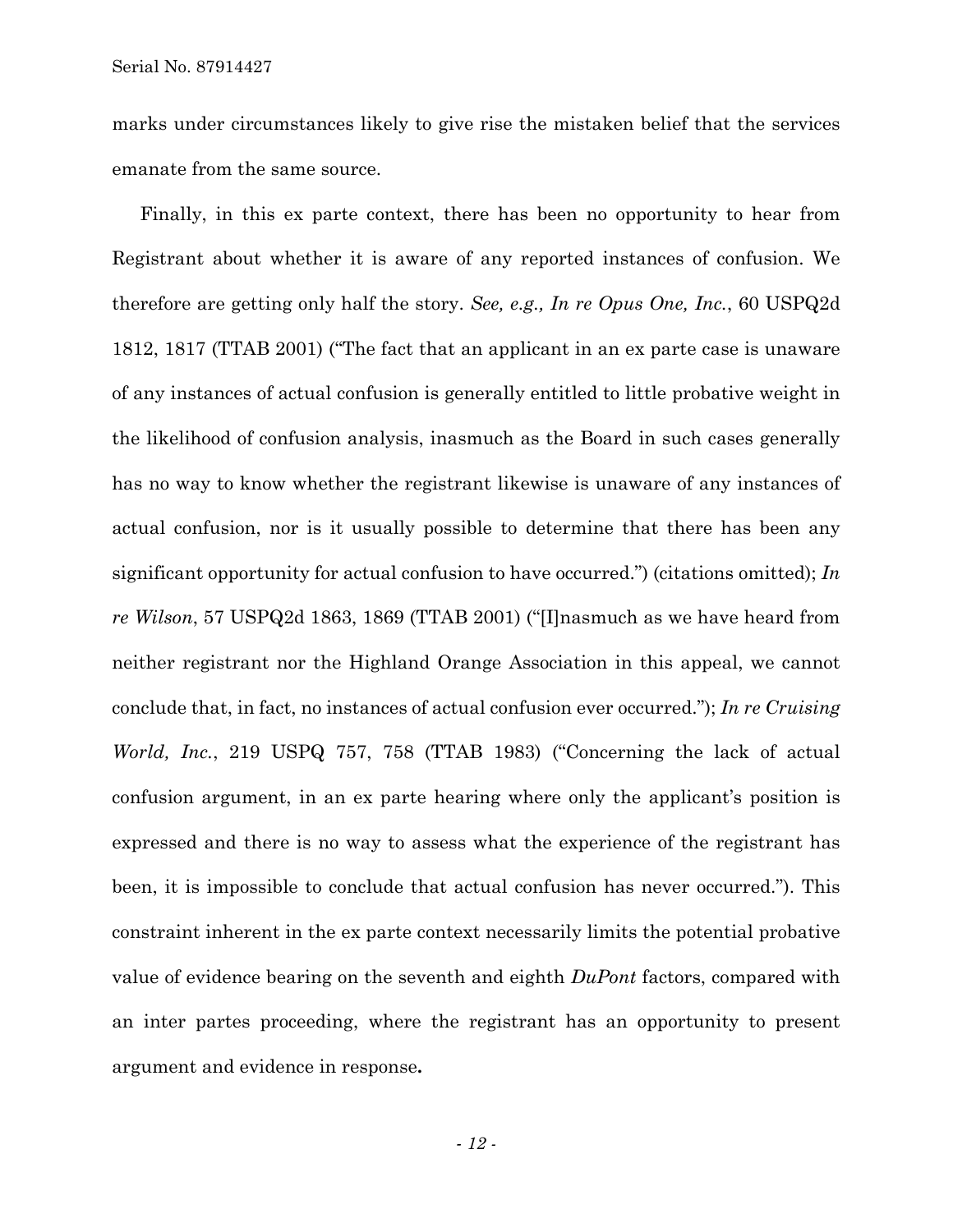Upon full consideration of the record, we find these *DuPont* factors to be neutral.

V. The similarity or dissimilarity of the marks.

We now turn to the *DuPont* likelihood of confusion factor focusing on the similarity or dissimilarity of the marks in their entireties as to appearance, sound, connotation and commercial impression. *DuPont,* 177 USPQ at 567*.* "Similarity in any one of these elements may be sufficient to find the marks confusingly similar." *In re Inn at St. John's, LLC*, 126 USPQ2d at 1746 (quoting *In re Davia*, 110 USPQ2d 1810, 1812 (TTAB 2014)); *accord Krim-Ko Corp. v. Coca-Cola Bottling Co*., 390 F.2d 728, 156 USPQ 523, 526 (CCPA 1968) ("It is sufficient if the similarity in either form, spelling or sound alone is likely to cause confusion.") (citation omitted)*.*

In comparing the marks, we are mindful that where, as here, the services are in part legally are identical, the degree of similarity necessary to find likelihood of confusion need not be as great as where there is a recognizable disparity between the services. *Coach Servs., Inc. v. Triumph Learning LLC*, 101 USPQ2d at 1721; *Century 21 Real Estate Corp. v. Century Life of Am.,* 970 F.2d 874, 23 USPQ2d 1698, 1700 (Fed. Cir. 1992); *Jansen Enters. Inc. v. Rind,* 85 USPQ2d 1104, 1108 (TTAB 2007); *Schering-Plough HealthCare Prod. Inc. v. Ing-Jing Huang,* 84 USPQ2d 1323, 1325 (TTAB 2007).

"The proper test is not a side-by-side comparison of the marks, but instead 'whether the marks are sufficiently similar in terms of their commercial impression' such that persons who encounter the marks would be likely to assume a connection between the parties." *Cai*, 127 USPQ2d at 1801 (quoting *Coach Servs.*, 101 USPQ2d at 1721). *See also Midwestern Pet Foods, Inc. v. Societe des Produits Nestle S.A.,* 685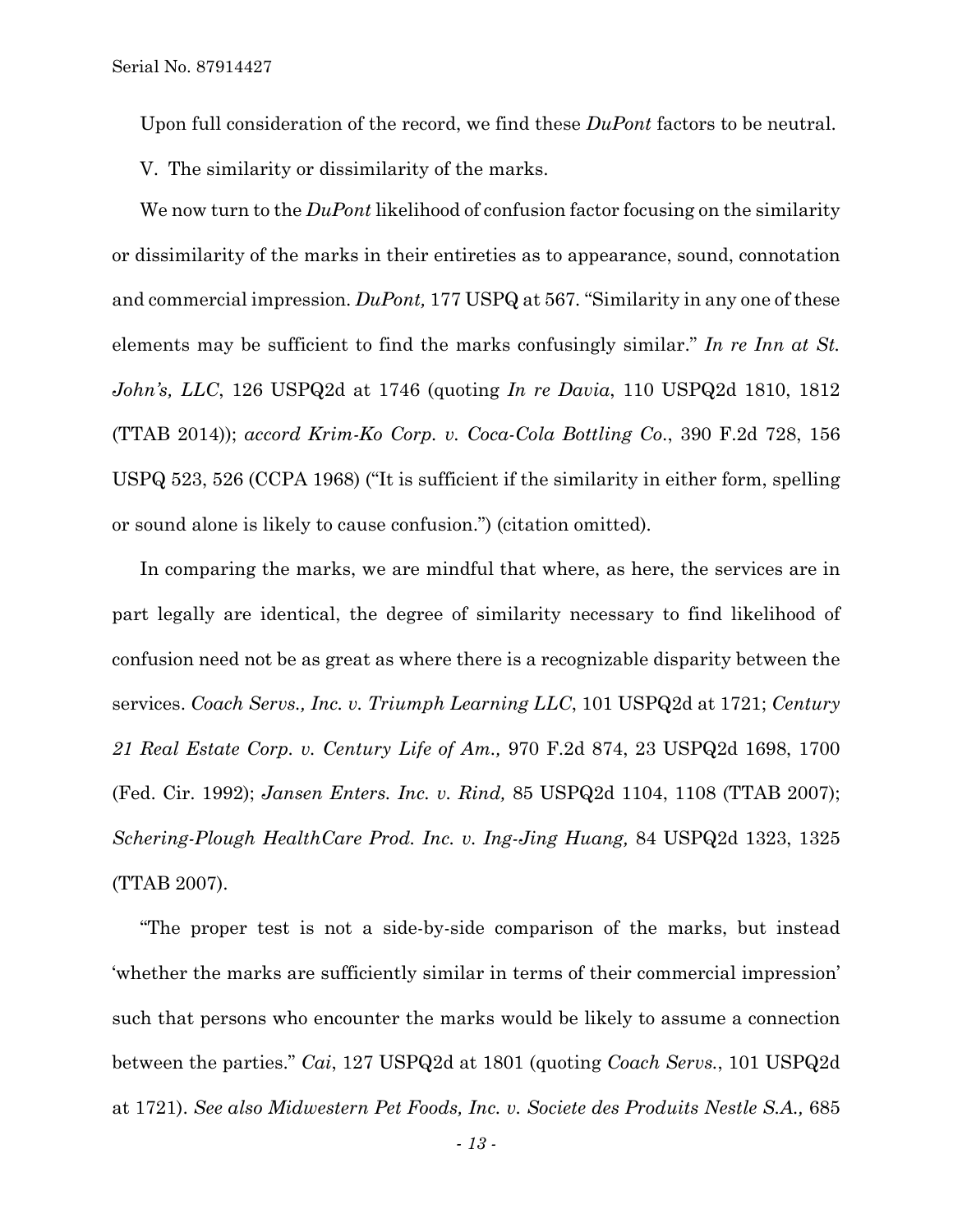F.3d 1046, 103 USPQ2d 1435, 1440 (Fed. Cir. 2012); *San Fernando Elec. Mfg. Co. v. JFD Elec. Components Corp.,* 565 F.2d 683, 196 USPQ 1, 3 (CCPA 1977); *Spoons Rests. Inc. v. Morrison Inc.,* 23 USPQ2d 1735, 1741 (TTAB 1991), *aff'd mem.,* 972 F.2d 1353 (Fed. Cir. 1992). The proper focus is on the recollection of the average customer, who retains a general rather than specific impression of the marks. *Geigy Chem. Corp. v. Atlas Chem. Indus., Inc.*, 438 F.2d 1005, 169 USPQ 39, 40 (CCPA 1971); *L'Oreal S.A. v. Marcon*, 102 USPQ2d 1434, 1438 (TTAB 2012); *Winnebago Indus., Inc. v. Oliver & Winston, Inc.,* 207 USPQ 335, 344 (TTAB 1980); *Sealed Air Corp. v. Scott Paper Co.,* 190 USPQ 106, 108 (TTAB 1975). Because the services at issue are retail apparel and furniture store services, the average customer is an ordinary consumer.

Applicant is seeking to register the mark ROD'S in standard character form and the mark in the cited registration is ROD'S AMERICAN MARKET PUTTING AMERICA BACK TO WORK and design, reproduced below:



While the registered mark has a distinctive design element, the dominant part of the mark is the words ROD'S AMERICAN MARKET because that is how consumers will refer to Registrant's services and remember them. Although we assess each mark in its entirety, wording often is considered the dominant feature of a mark comprising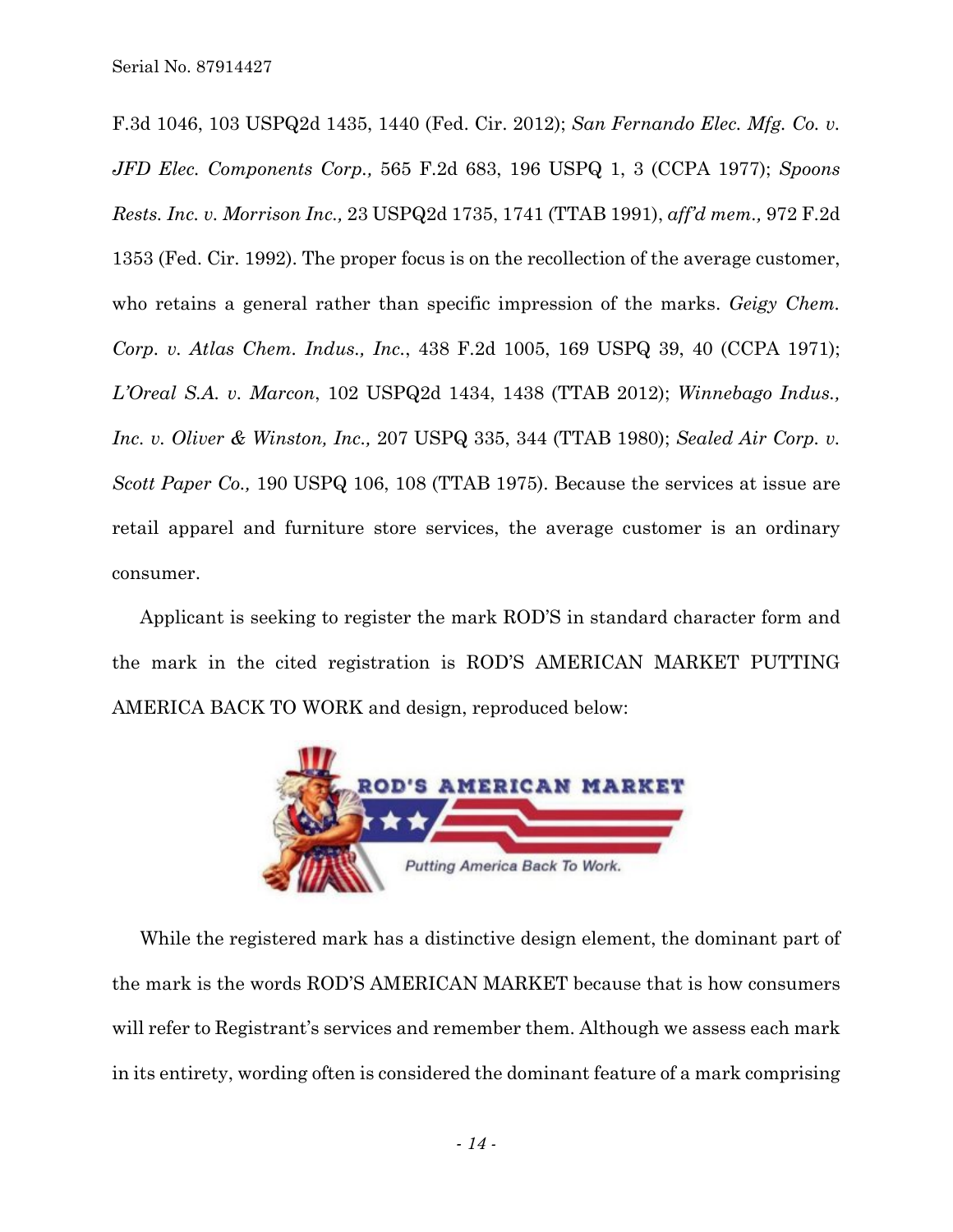both literal and design elements because it is most likely to indicate the source of the services. *See Jack Wolfskin Ausrustung Fur Draussen GmbH & Co. KGAA v. New Millennium Sports, S.L.U.*, 797 F.3d 1363, 116 USPQ2d 1129, 1134 (Fed. Cir. 2015), *cert. denied*, 136 S. Ct. 982 (2016) 1908 ("the verbal portion of the mark is the one most likely to indicate the origin of the goods to which it is affixed."); *In re Viterra Inc.*, 101 USPQ2d at 1908 (same). There is nothing improper in stating that, for rational reasons, we give more or less weight to a particular feature of a mark, such as a common dominant element, provided the ultimate conclusion rests on a consideration of the marks in their entireties. *In re Viterra Inc.*, 101 USPQ2d at 1908; *In re Nat'l Data Corp.*, 753 F.2d 1056, 224 USPQ 749, 751 (Fed. Cir. 1985).

With respect to the term ROD'S AMERICAN MARKET, the name "Rod's" is the dominant element of the name of Registrant's store(s) because the term "American Market" is descriptive. It is well settled that disclaimed, descriptive matter may have less significance in likelihood of confusion determinations. *See In re Detroit Athletic Co.*, 903 F.3d 1297, 1305, 128 USPQ2d 1047, 1050 (Fed. Cir. 2018) (citing *In re Dixie Rests., Inc.*, 41 USPQ2d at 1533-34); *Cunningham v. Laser Golf Corp.*, 222 F.3d 943, 55 USPQ2d 1842, 1846 (Fed. Cir. 2000) ("Regarding descriptive terms, this court has noted that the 'descriptive component of a mark may be given little weight in reaching a conclusion on the likelihood of confusion.'") (quoting *In re Nat'l Data Corp.*, 224 USPQ at 752); *In re Code Consultants, Inc.,* 60 USPQ2d 1699, 1702 (TTAB 2001) (disclaimed matter is often "less significant in creating the mark's commercial impression").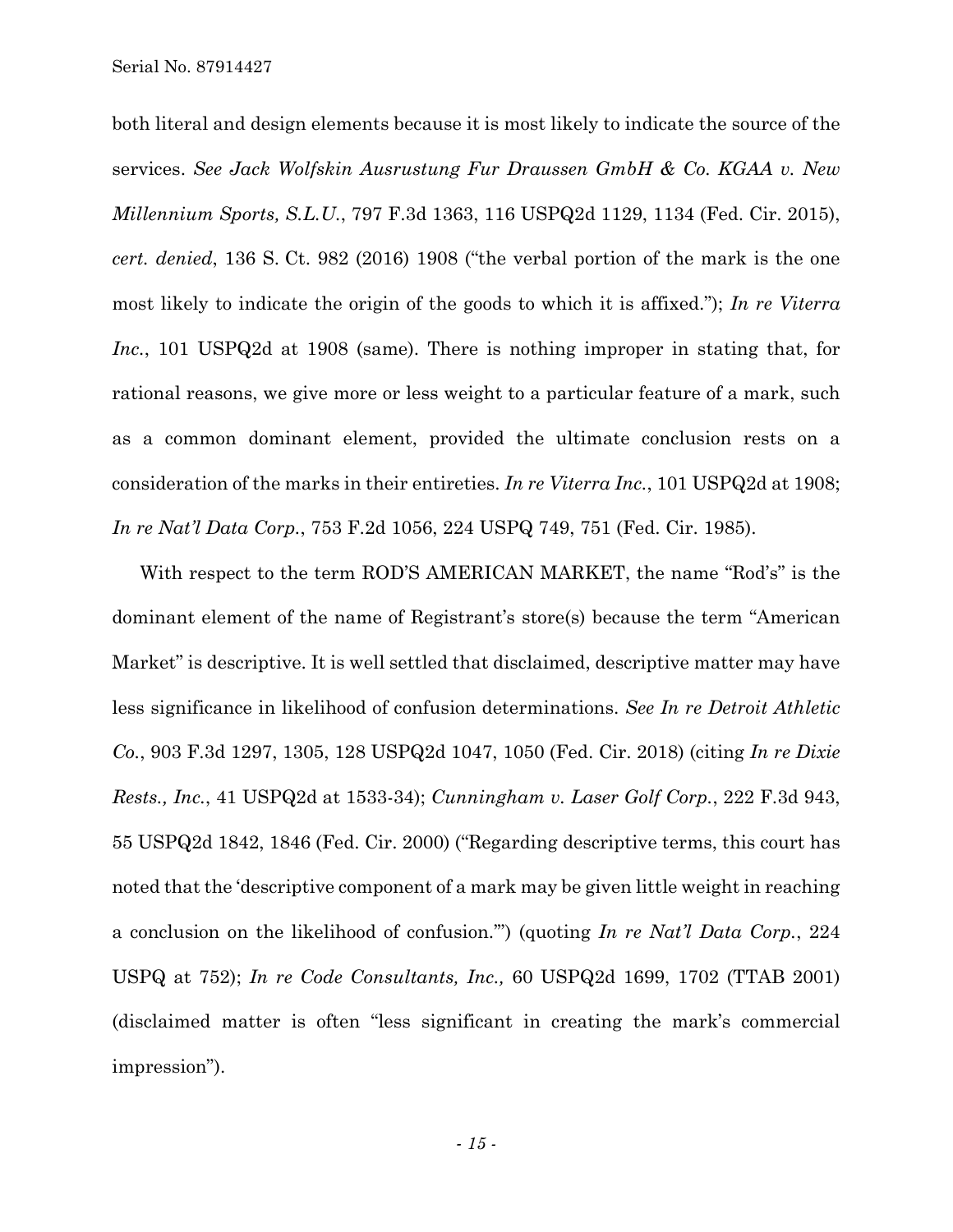Further reinforcing the importance of the name "Rod's" in ROD'S AMERICAN MARKET is "Rod's" location as the first word of the term. As we often have held, the lead element in a mark has a position of prominence; consumers are likely to notice and remember the lead element and, thus, it plays a dominant role in the mark. *See In re Detroit Athletic Co*., 128 USPQ2d at 1049 (finding "the identity of the marks' two initial words is particularly significant because consumers typically notice those words first"); *Palm Bay Imps. Inc. v. Veuve Clicquot Ponsardin Fondee En 1772,*  396 F.3d 1369, 73 USPQ2d 1689, 1692 (Fed. Cir. 2005) ("Veuve" is the most prominent part of the mark VEUVE CLICQUOT because "veuve" is the first word in the mark and the first word to appear on the label); *Century 21 Real Estate Corp. v. Century Life of Am.,* 23 USPQ2d at 1700 (upon encountering the marks, consumers will first notice the identical lead word); *In re Integrated Embedded*, 120 USPQ2d 1504, 1513 (TTAB 2016) (noting that the dominance of BARR in the mark BARR GROUP is reinforced by its location as the first word in the mark); *Presto Prods. Inc. v. Nice-Pak Prods., Inc.,* 9 USPQ2d 1895, 1897 (TTAB 1988) ("it is often the first part of a mark which is most likely to be impressed upon the mind of a purchaser and remembered").

While we do not ignore the impact that "Putting America Back To Work" has on the way the cited mark looks and sounds, we find that its visual impression is considerably smaller than the other elements of the mark, and that its meaning reinforces the meaning conveyed by the disclaimed term "AMERICAN MARKET," and so does not alter the dominance of ROD'S in creating the overall commercial

*- 16 -*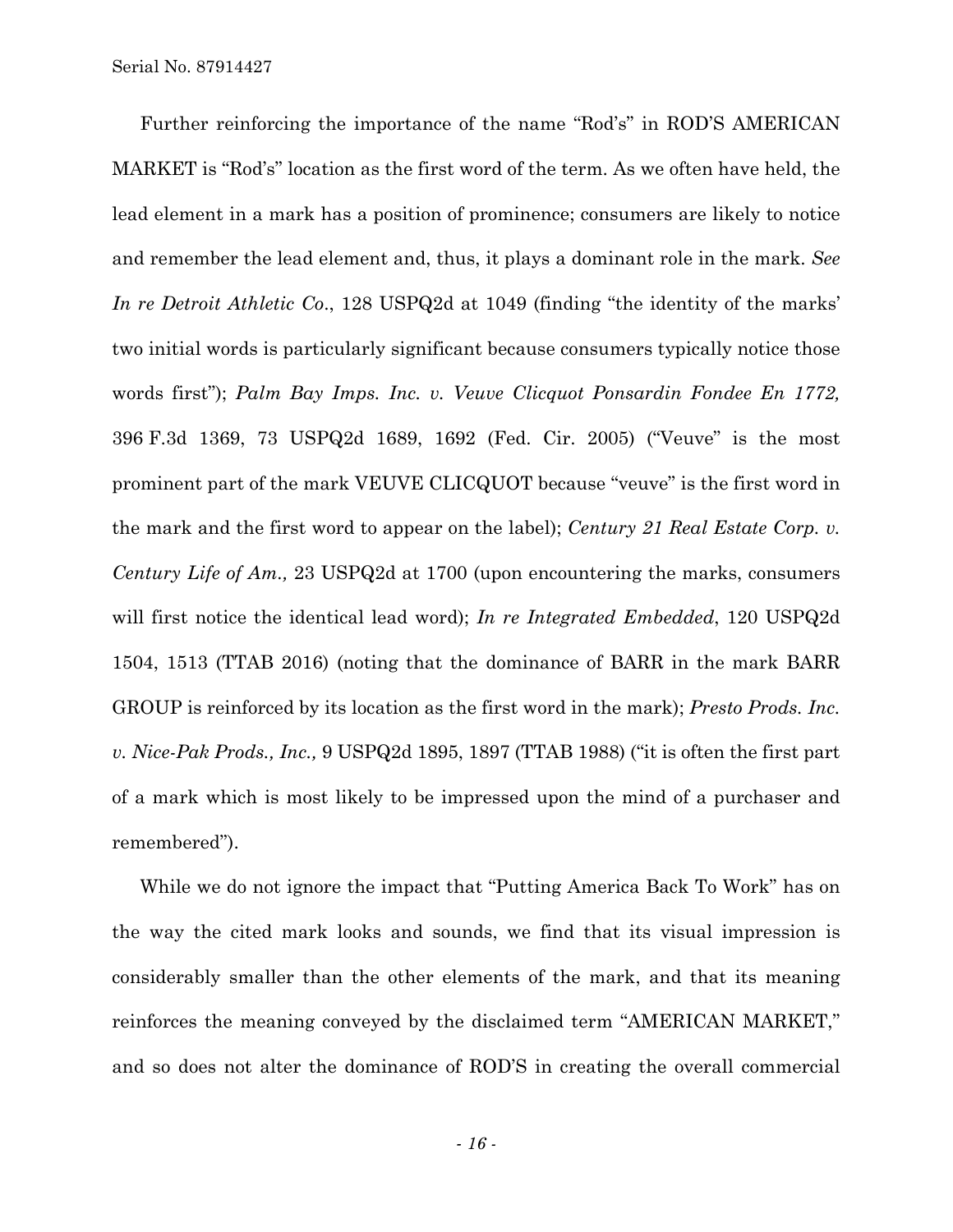impression of the cited mark. Because the dominant element of Applicant's mark is essentially identical to the dominant element of the cited mark, we find that the parties' marks are similar when considered in their entireties.

In this appeal, the dominant part of Registrant's mark ROD'S is the entirety of Applicant's mark. Thus, Registrant's mark incorporates Applicant's entire mark. While there is no explicit rule that we must find marks similar where the registrant's mark incorporates the entirety of an applicant's mark, the fact that Registrant's mark subsumes Applicant's mark increases their similarity. *See In re Mighty Leaf Tea,* 601 USPQ2d 1342, 94 USPQ2d 1257, 1260 (Fed. Cir. 2010) (applicant's mark ML is similar to opposer's mark ML MARK LEES both for personal care and skin products); *Hunter Indus., Inc. v. Toro Co.,* 110 USPQ2d 1651, 1660 (TTAB 2014) (applicant's mark PRECISION is similar to opposer's mark PRECISION DISTRIBUTION CONTROL). *See also Lilly Pulitzer, Inc. v. Lilli Ann Corp.*, 376 F.2d 324, 153 USPQ 406, 407 (CCPA 1967) (THE LILLY as a mark for women's dresses is likely to be confused with LILLI ANN for women's apparel including dresses); *In re U.S. Shoe Corp.*, 229 USPQ 707, 709 (TTAB 1985) (CAREER IMAGE for women's clothing stores and women's clothing likely to cause confusion with CREST CAREER IMAGES for uniforms including items of women;s clothing).

We find that Applicant's mark ROD'S is similar to Registrant's mark ROD'S AMERICAN MARKET PUTTING AMERICA BACK TO WORK and design in terms of appearance, sound, connotation and commercial impression.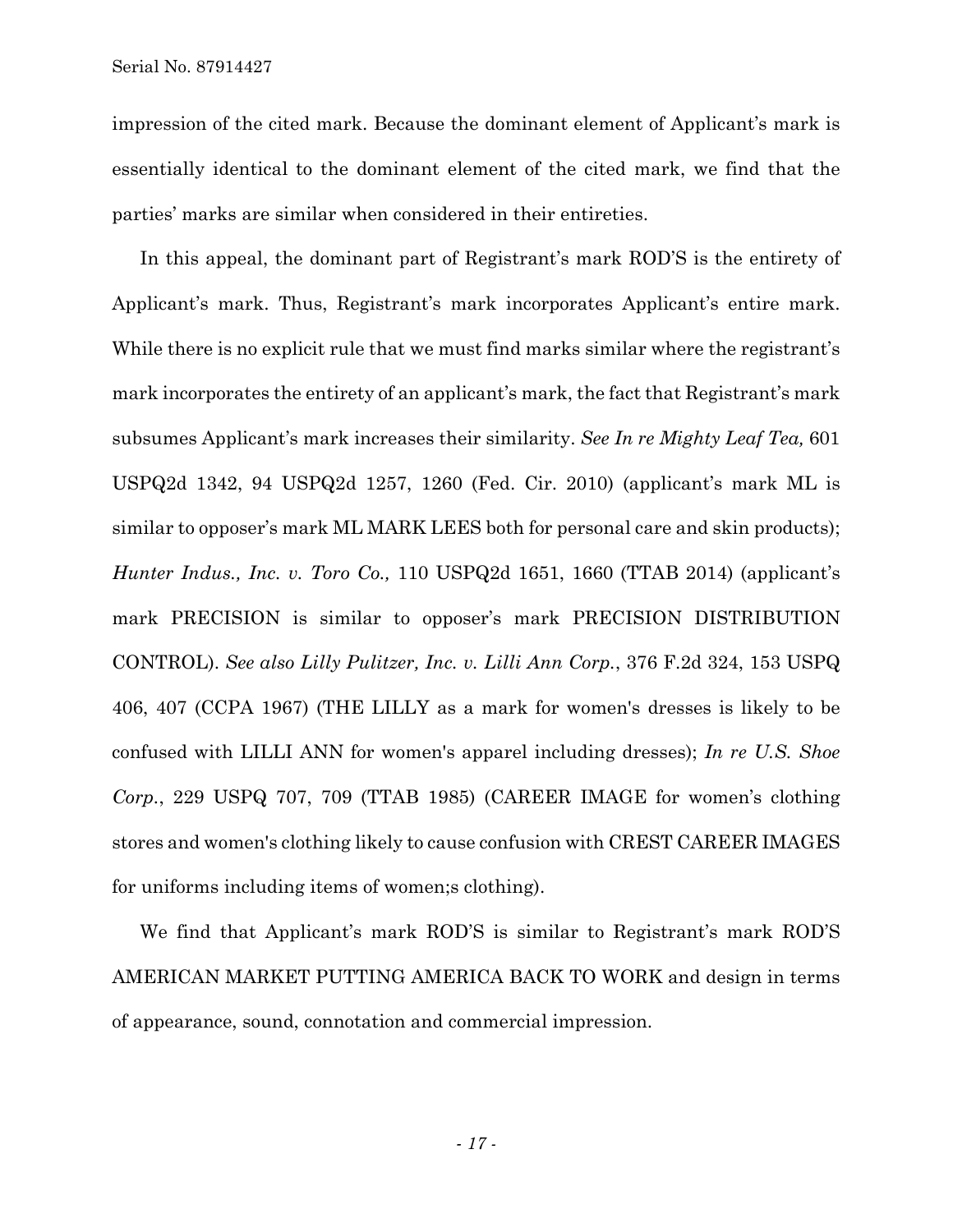## VI.Conclusion

Because the marks are similar, the services are in part identical and there is a presumption that the services are offered in the same channels of trade to the same classes of consumers, we find that Applicant's mark ROD'S for, inter alia, retail store services featuring apparel and furniture is likely to cause confusion with the registered mark ROD'S AMERICAN MARKET PUTTING AMERICA BACK TO WORK and design for, inter alia, "Retail apparel stores; Retail furniture stores."

**Decision:** The refusal to register Applicant's mark ROD'S is affirmed.

Bergsman, Administrative Trademark Judge, additional views.

With respect to the similarity or dissimilarity of the marks, another reason that the name "Rod's" is the dominant part of Registrant's mark is that consumers are likely to refer to ROD'S AMERICAN MARKET PUTTING AMERICA BACK TO WORK and design as "Rod's." In another words, common sense dictates that when someone asks where are you going shopping, a consumer is likely to say "Rod's," rather than ROD'S AMERICAN MARKET. "[U]sers of language have a universal habit of shortening full names – from haste or laziness or just economy of words. Examples are: automobile to auto; telephone to phone; necktie to tie; gasoline service station to gas station." *In re Abcor Dev. Corp.,* 588 F.2d 511, 200 USPQ 215, 219 (CCPA 1978) (J. Rich, concurring) (explaining that it is "inevitable" that consumers will call a gas monitoring badge a gas badge).

> [C]ompanies are frequently called by shortened names, such as Penney's for J.C. Penney's, Sears for Sears and Roebuck (even before it officially changed its name to Sears